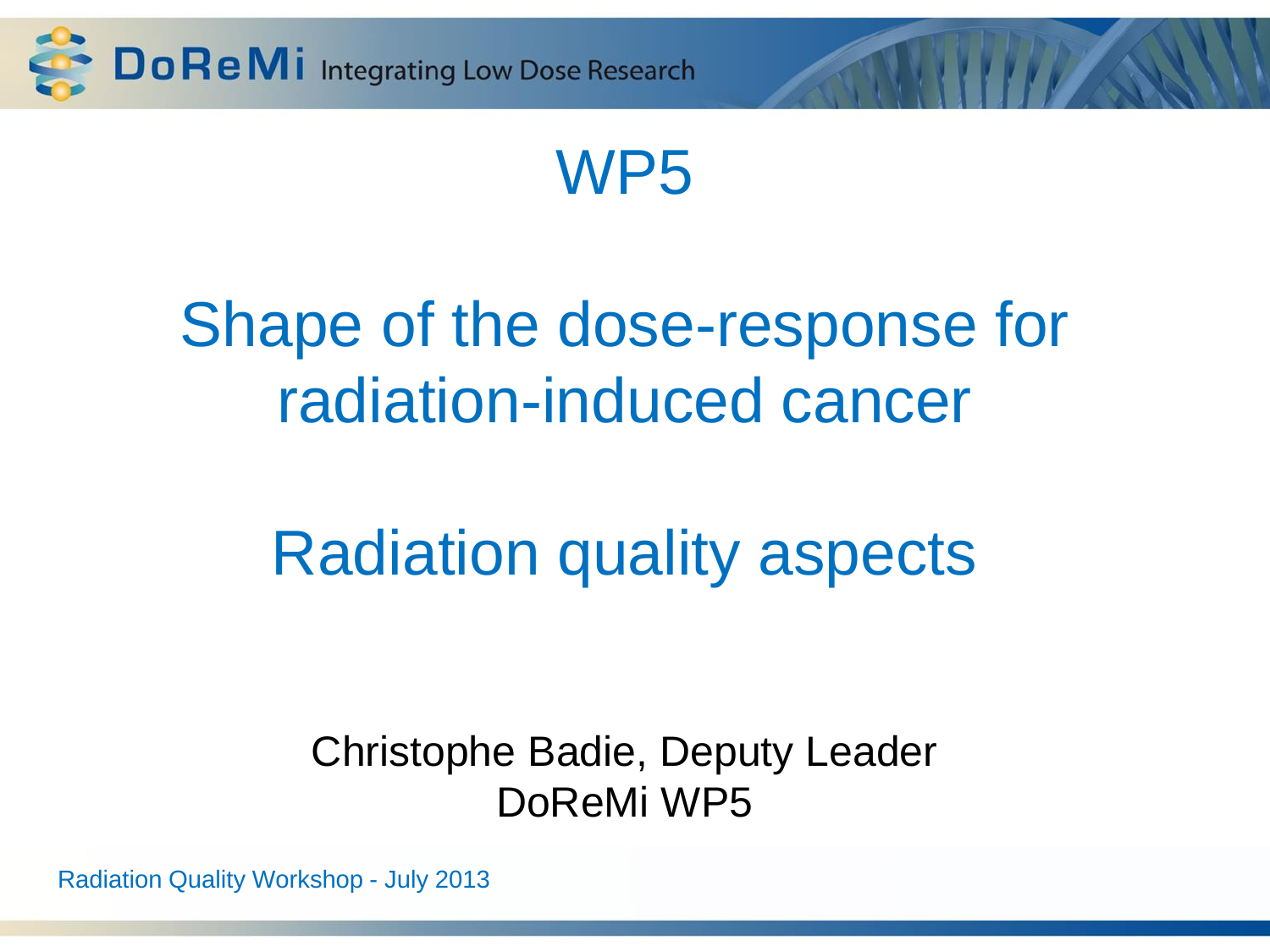

# Major aims for WP5

- To improve knowledge of low dose/dose-rate radiation cancer risk in humans
- To improve risk projection models based on knowledge of processes that drive carcinogenesis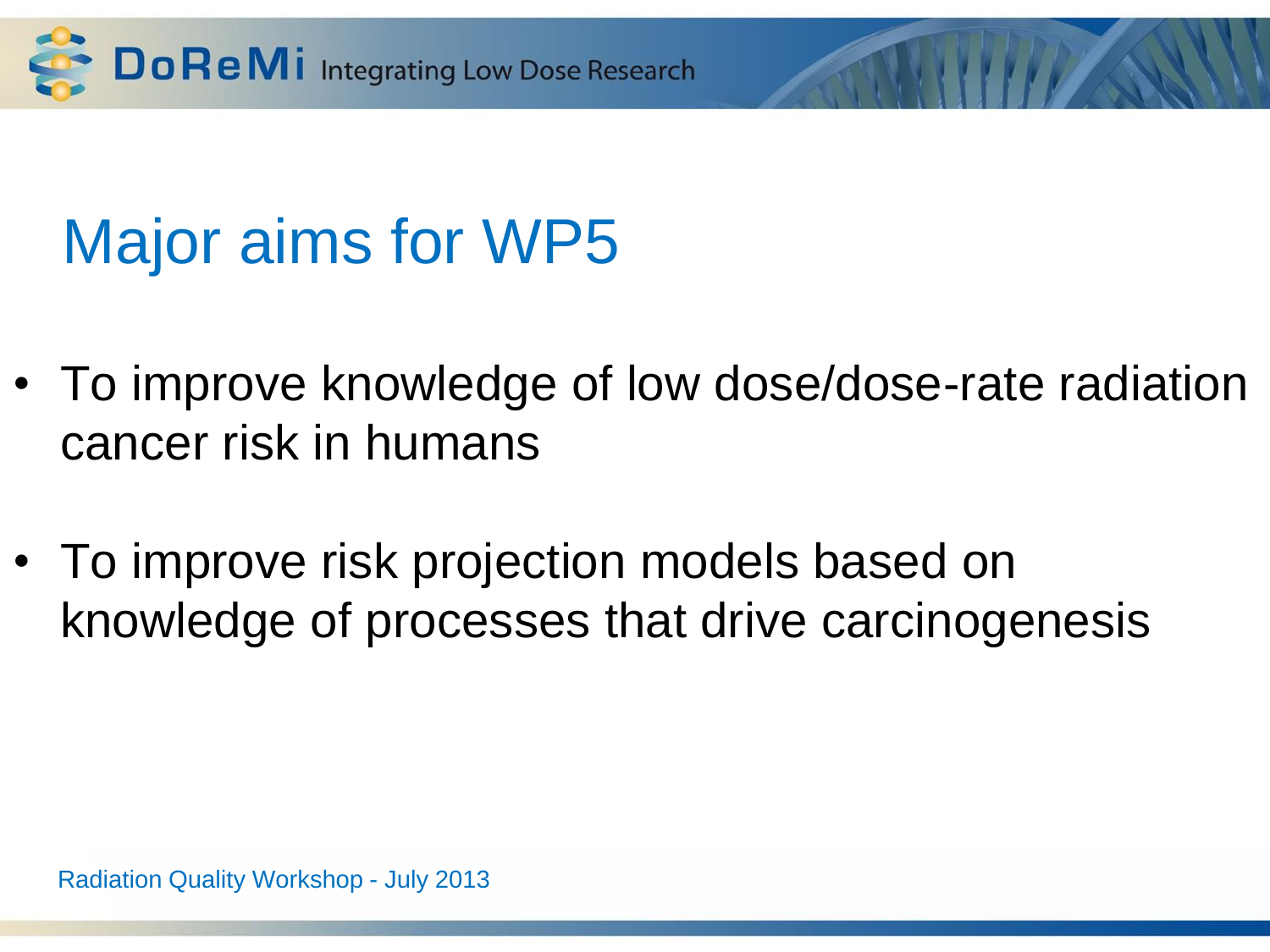

## Main tasks

- Task 5.1 Phase-shifts in responses and processes at high/low doses/dose-rates (SU)
- Task 5.2 Assessing the contribution of non-targeted/systemic effects (STUK)
- Task 5.3 Dynamics of pre-neoplastic change and clonal development (PHE)
- Task 5.4 Mathematical models to link experimental findings and epidemiological data (HMGU)
- Task 5.5 Assessing the risk from internal exposures (IRSN)
- Task 5.6 Track structures and initial events: an integrated approach to assess the issue of radiation quality (UNIPV)
- Task 5.7 Induction of chromothripsis by low dose radiation (LUMC)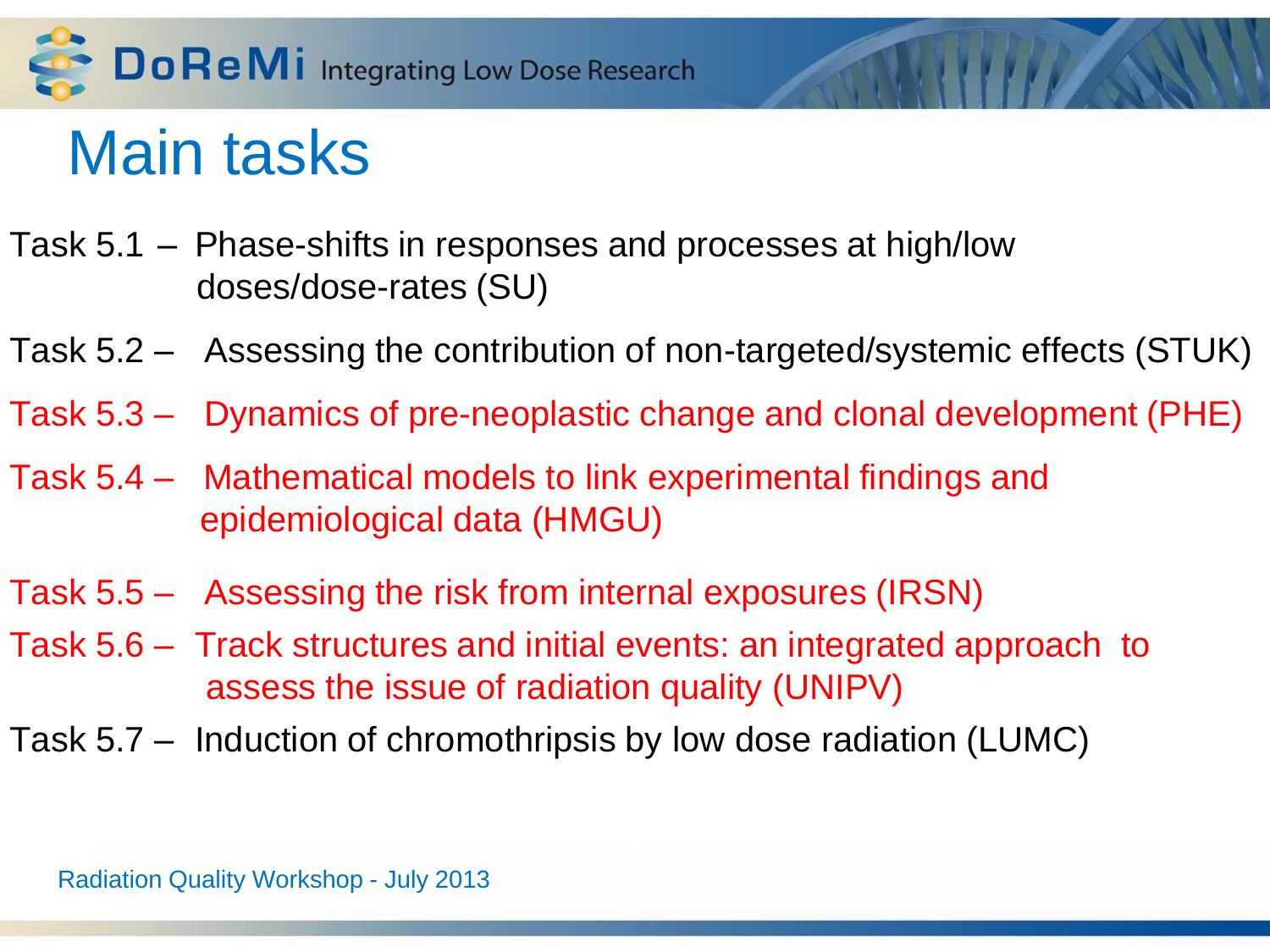

# What about radiation quality?

- Are dose-responses for all radiation qualities of the same general shape?
	- Clear evidence from radiobiology that cellular doseresponses can differ and biophysics suggest differences in lesion spectra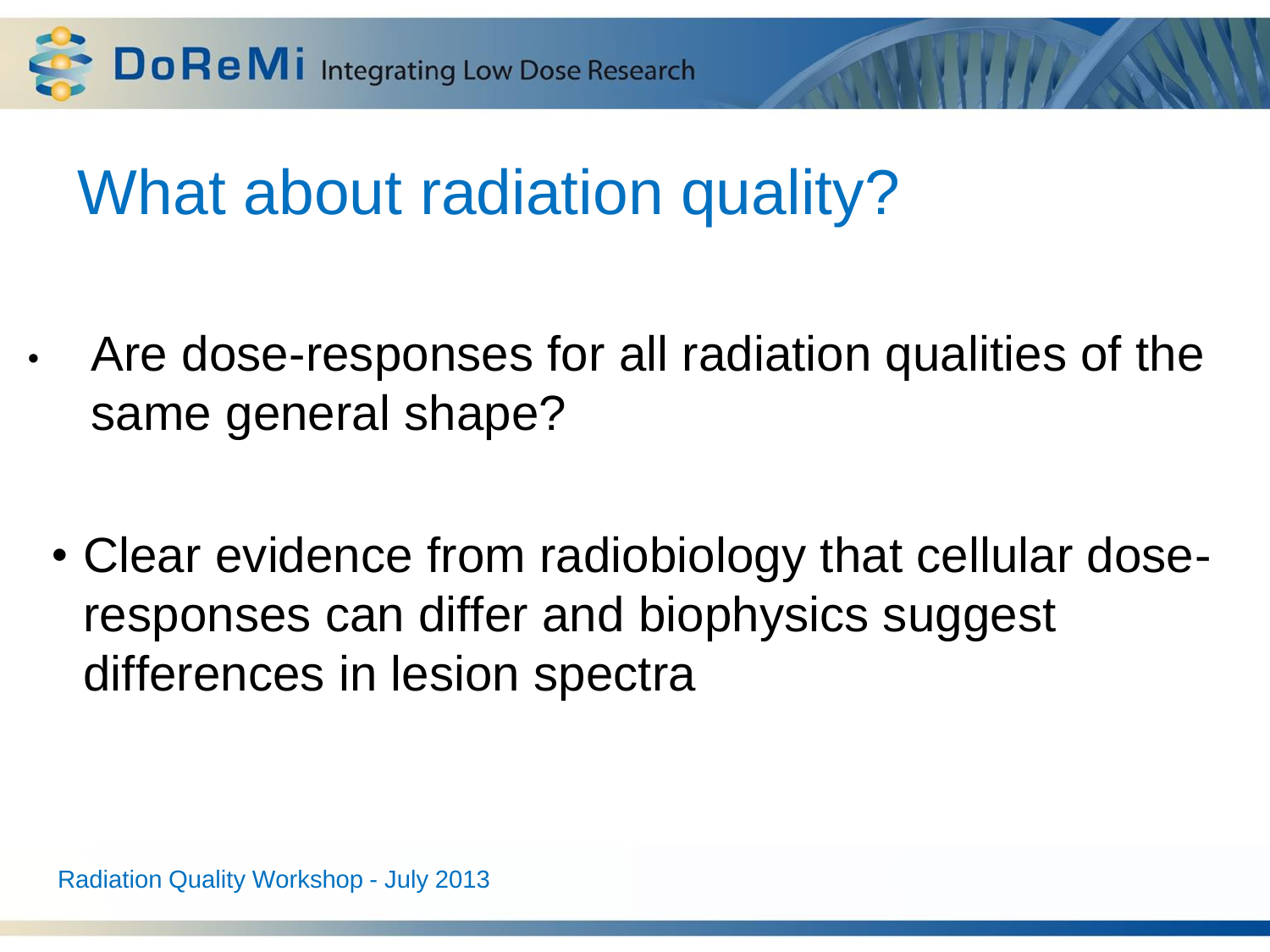Do ReMi Integrating Low Dose Research

Task 5.3: transcriptome analysis of neutron and x-ray induced AMLs (CEA, PHE, SCK.CEN, HMGU)

- Transcriptome signatures of neutron AMLs differ from those of x-ray AMLs
- Analytical platforms differ but in future cross comparison for specific gene sets can be undertaken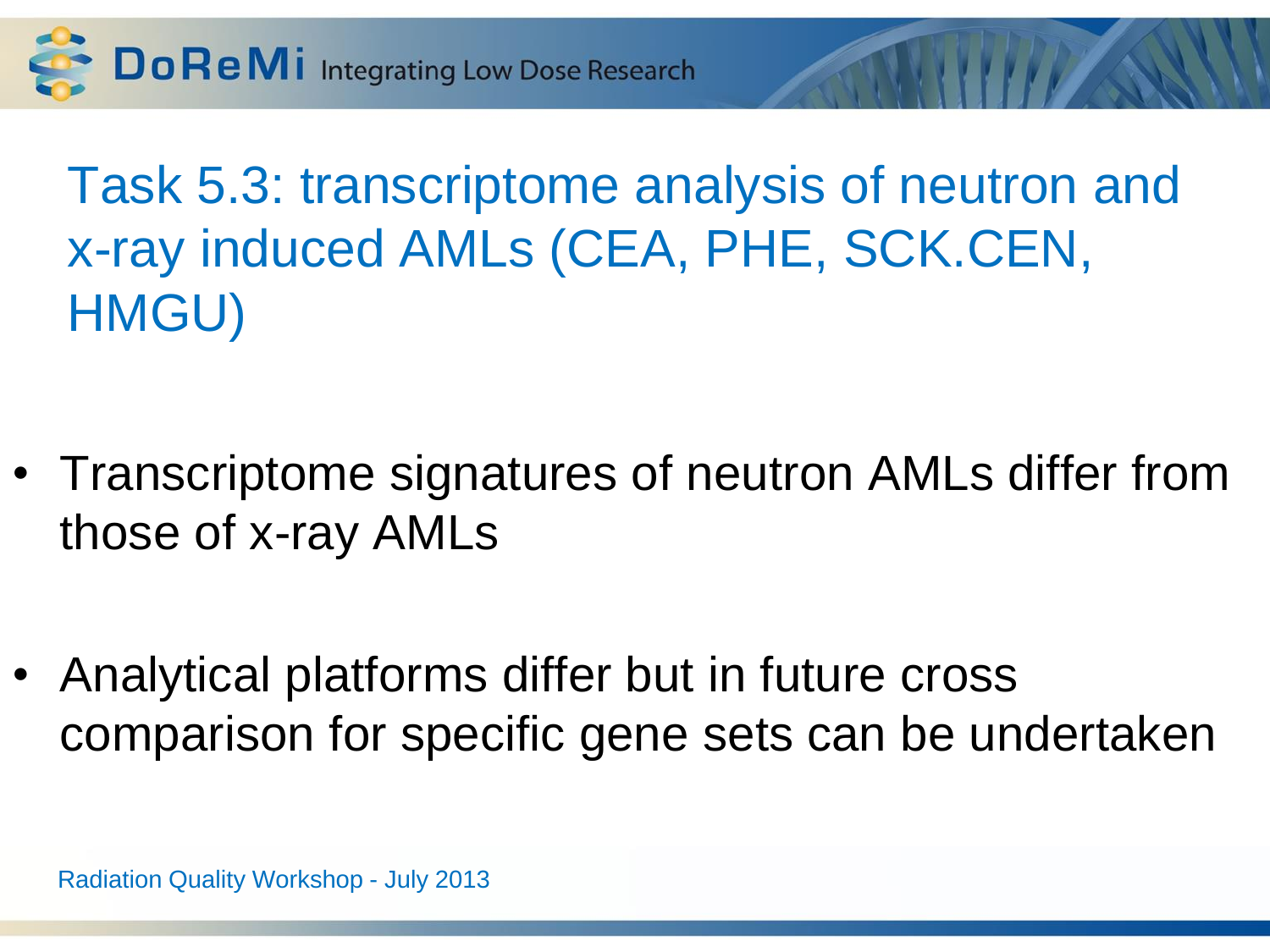

## Task 5.4: Modelling of radon-associated lung cancer risk in Eldorado miner cohorts (HMGU)

- Data supplied by CNSC Canada to HMGU, analysed by empirical risk models and carcinogenesis models
- Suggest a promotional effect of radon exposure may play a role – this, if validated, would likely affect shape of dose-response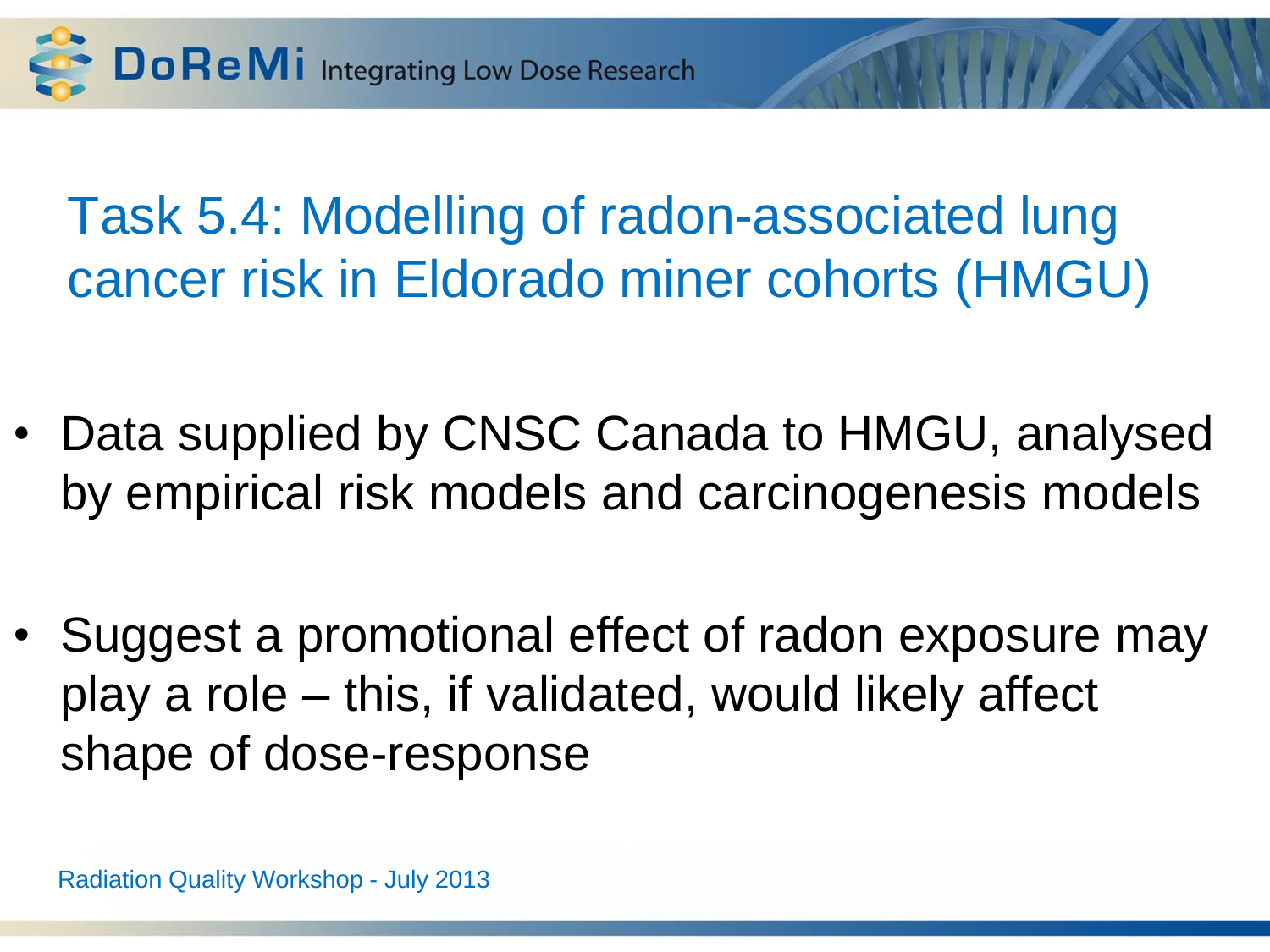Do ReMi Integrating Low Dose Research

## Task 5.5: Assessing the risk from internal exposures (IRSN lead)

- Internal emitter studies often include consideration of radiation quality
- Study of leukaemia and non-melanoma skin cancer risk in Czech uranium miners (SURO)
- Internal dose calculations for UKAEA and AWE cohorts (Nuvia, AWE)
- Concerted action for an integrated (Biology-Dosimetry-Epidemiology) research project on occupational uranium exposure (IRSN plus 8 others)

**CURE** (Concerted Uranium Research in Europe)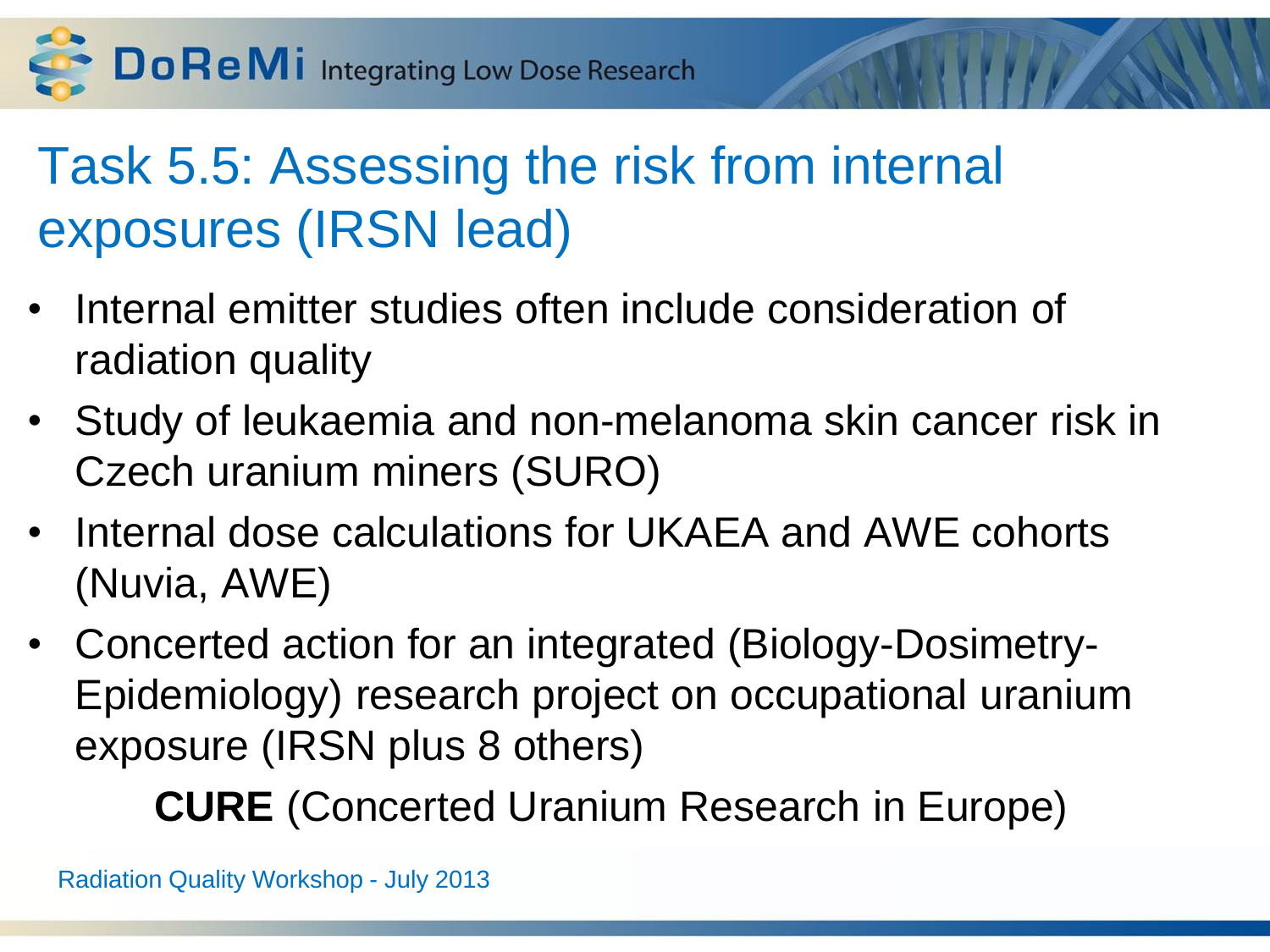Do ReMi Integrating Low Dose Research

Task 5.6: Track structures and initial events: an integrated approach to assess the issue of radiation quality dependence (UniPv, HMGU)

- Modelling of the effects of incorporated low energy β- emitters
- Modelling of γ- H2AX foci formation and repair following irradiations of differing quality
- Comparison of y- and α- irradiation effects on mitochondrial function